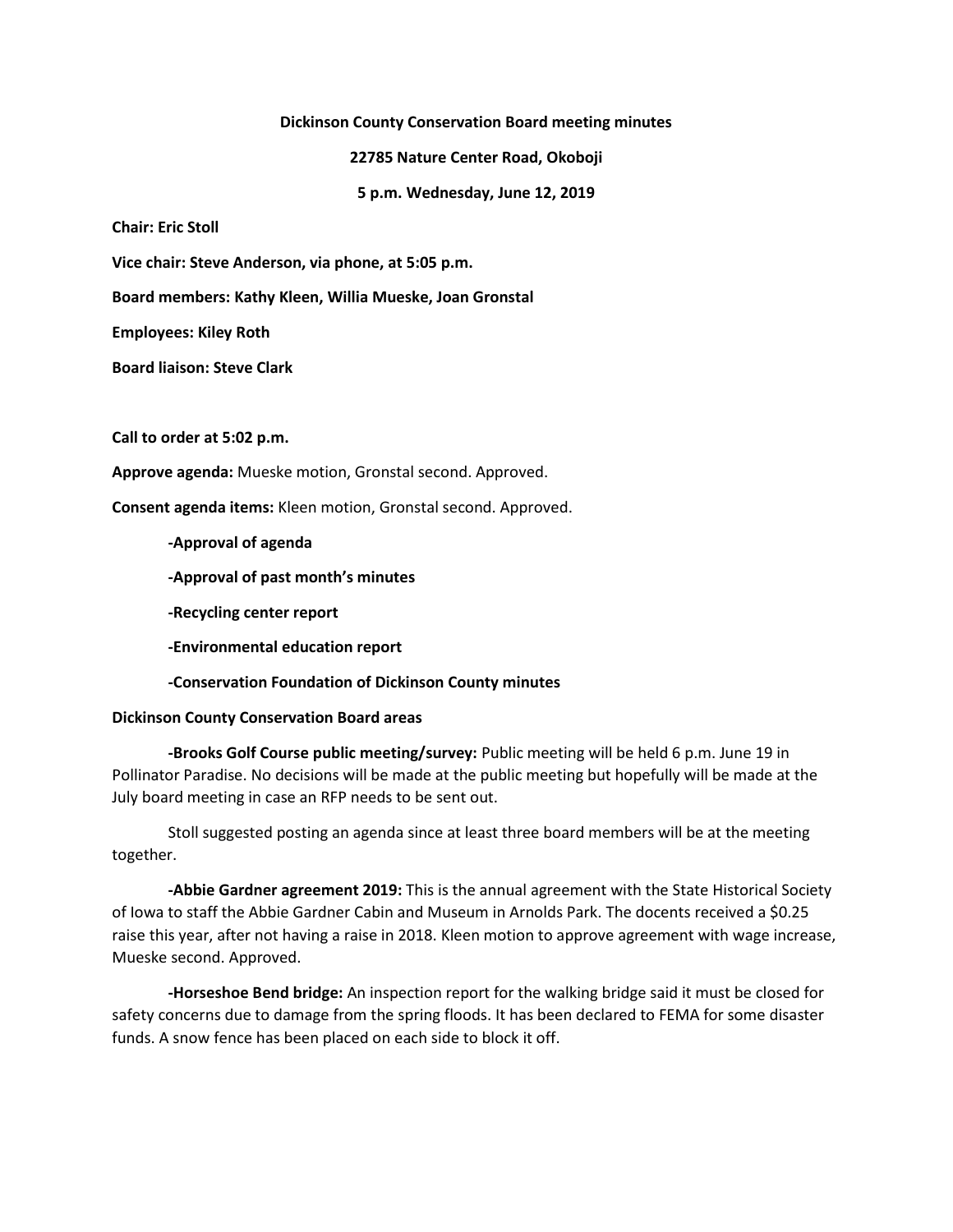Stoll and Mueske asked about funds for the bridge project coming up. A CD has been established with the CFDC with some funds to go toward the project next year, and there will also be cost savings as this project is being done as the same time as the road bridge project that the engineer's office is doing.

## **Operations and facility update**

**-Staffing update:** As of July 1, previously discussed staffing changes will take place. Aric Ping will become IRVM Manager West and Brian Cuperus will become Natural Resource Manager. Ping will be dedicated to Dickinson County rights of way and Cuperus will be dedicated to Dickinson County Conservation properties.

Doug Todey has accepted a the IRVM East full-time position and will become full-time as of July 1.

A natural resource technician opening has been posted to mycountyparks.com, and Sorenson will review the resumes as soon as he returns from vacation.

**-Lodge update:** The floorplan was changed so that the bathrooms were not right inside the entryway, and Poppema-Sikma is waiting on a final bid from the electrician before submitting its final bid. Sorenson said in a note that he would recommend that the garages be cleaned out and demolished and some leveling and landscaping done in the area to help with drainage and aesthetics. A grant request was submitted to the AWC Family Foundation for demolition, a driveway and landscaping, but it was tabled until after a site visit later this summer. The board agreed that the garages should be taken down nonetheless.

**-ICCS fall conference:** Anderson plans to attend the fall board member conference, and he and Sorenson will be registered. That payment will be added to the monthly expenses to approve. Stoll is still deciding if he will be able to attend.

**Approval of expenses:** \$500 for ICCS conference was added, bringing the total to \$4,818.97 for the credit cards.

An inflatable bouncy house will be purchased for the Bee & Butterfly Festival, and Mueske suggested looking into insurance for the inflatable and if that would cost extra.

Mueske motion to approve bills, Gronstal second. Approved.

## **General discussion**

**-**Stoll asked about updates regarding the Brooks Golf car that has not been returned.

-Gronstal asked about a section of grass along 253<sup>rd</sup> Avenue that has been killed to see if we are turning it to prairie. Roth did not have an answer about that property, she will check with maintenance staff.

-Mueske brought up the Brooks Golf Course input. The stretch of property along Highway 71 has not been mowed, and the City of Okoboji responded that the owner did not realize that the golf course would not be maintaining that property this year.

Mueske said if it stays a golf course, then the board must look at if it would pay. Anderson said his proposal would be to sell everything that the conservation board does not need.